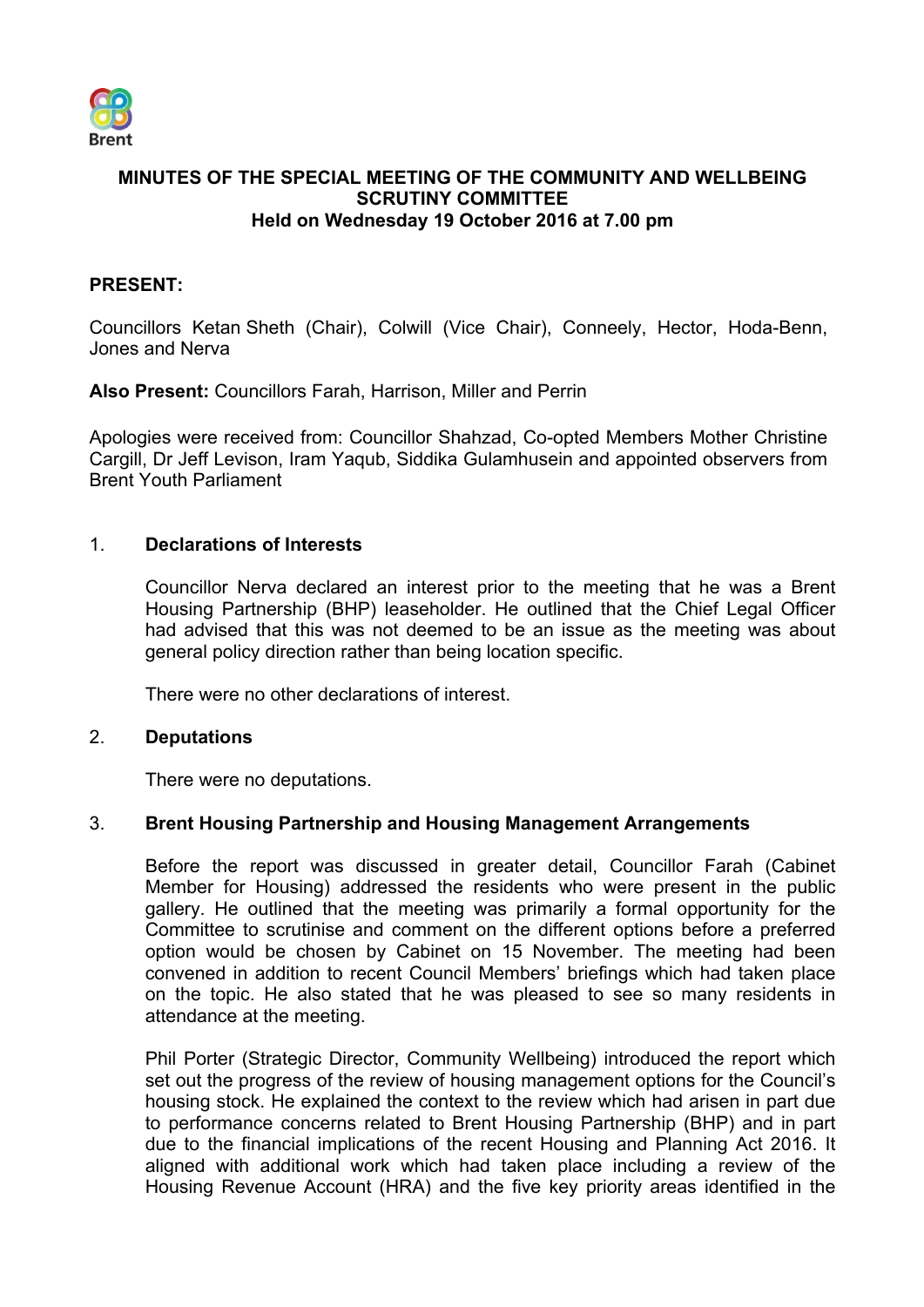Council's revised housing strategy. The Committee heard that the review was undertaken with a view to ensuring that each of the three options were considered within an equal evaluation framework, based on five different criteria that Cabinet agreed upon at its meeting in June 2016 (details of which were contained within the report). Mr Porter then highlighted the comprehensive nature of the review and the different additional facets which were considered. He drew particular attention to the high degree of resident engagement which had taken place to make certain that residents were the key drivers of the review process. This had been completed alongside further stakeholder engagement with Brent Councillors, the BHP Board and BHP staff.

Jon Lloyd-Owen (Operational Director, Community Services, Housing and Culture) expanded on this overview and introduced the following three options for delivering housing management services going forward:

- Option A: Continuation with BHP on a reformed basis;
- Option B: Bringing the service in house; or
- Option C: Service provision through partnership with another organisation (joint venture).

Mr Lloyd-Owen gave a summary of some of the key details to consider from each of the different options (details of which were contained in Appendix 3 to the report) and drew out some of the differences between them. The differences particularly related to governance, service integration, resident engagement and leadership recruitment potential. It was emphasised to the Committee that each of the three options were workable but that each faced the same challenges relating to performance and wider national housing concerns. He also stated that each would need a significant period of reform, restructure and capital investment to ensure that the Council could move forward to deliver modern high quality housing management services. Mr Lloyd-Owen also gave an overview of the potential savings which could be generated by each of the options with both the in house and joint venture options noted as being the likeliest to deliver significant savings. The reformed BHP service was outlined as only being likely to deliver modest savings.

The Chair thanked the Cabinet Member and Officers for their introduction before inviting Members to ask questions on the content of the review. Questions relating to the 'joint venture' option considered whether there had been any preliminary interest from potential partners and how the Council would ultimately choose a partner if this option were to be recommended by Cabinet. Jon Lloyd-Owen indicated that there had already been a level of interest, and that the Council had engaged with six Housing Associations and one potential partner from the private sector. It was mentioned that although there had been contact and indications of interest across the board, it remained very early in what would likely be the lengthiest implementation process of the three options. Mr Lloyd-Owen went on to also explain that there was a degree of uncertainty on how the partner might be chosen because of the lack of comparative examples in how this model had been delivered elsewhere. The Committee heard that if this option were to be chosen, it would look to draw upon the additional capacity and scale that partner organisations could offer and build on the Council's own service capabilities. He stated that he was certain that any process of selection would be open and transparent with resident engagement at its heart.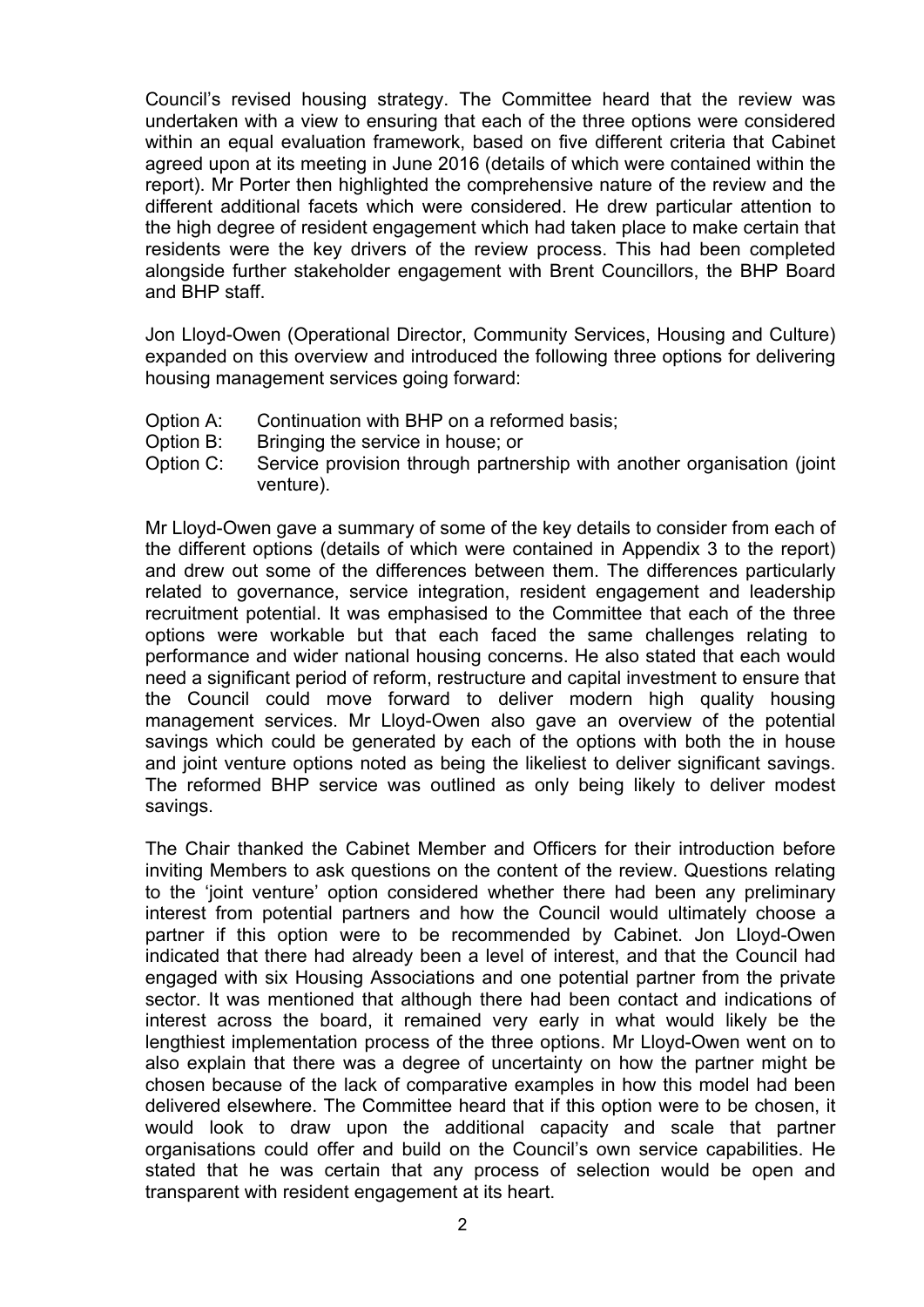Members asked how the review had been benchmarked and how each of the options had developed as part of the review. Jon Lloyd-Owen stated that benchmarking work remained ongoing as the review was not yet complete and that this would be set out in the full Cabinet report. He noted that BHP routinely benchmarked itself against a peer group of Arm's Length Management Organisations (ALMOs) and Housing Associations. He also stated that the Council had sought to compare its own housing management service delivery with other Local Authorities who had similar arrangements. This work had found that BHP was generally a mid-rank performer on many levels rather than being exemplary. Phil Porter responded on how the options had developed as part of the review by highlighting the different degrees of engagement work which the Council had undertaken. This had involved: discussions with the BHP and staff members for the reformed BHP service option; cross-cutting work to identify areas of integration with in house services such as antisocial behaviour and public realm teams; and initial engagement work with Housing Associations and one private sector organisation as previously mentioned by Mr Lloyd-Owen. Mr Porter also stated that the Council had also worked with an external consultancy to establish examples of best practice in delivering housing management services. He emphasised that the approach was to optimise the potential of each option and reiterated that all of the possibilities were viable.

A Member of the Committee asked Officers to outline how the review addressed the Bostock Marketing Group (BMG) research into BHP which had found several specifically poor service areas (repairs, antisocial behaviour and quality of homes) and low levels of resident satisfaction. Jon Lloyd-Owen stated that the repairs service was unsatisfactory and many of the problems stemmed from issues with the current contractor. This related to additional dissatisfaction on the quality of homes as there had been a severe backlog of repair work. It was noted that this could also be traced back to a lack of Council investment and funding problems in the past, but that work was being taken to address this – including planned repair work on 1400 homes next year. On the issue of antisocial behaviour, Mr Lloyd-Owen stated that, regardless of the option chosen by Cabinet, there needed to be a greater level of integration between the housing services, the antisocial behaviour team, corporate community services and the public realm team in order to deal with these problems. Phil Porter mentioned that it was true that leaseholders had lower satisfaction levels than tenants, which was thought to be caused by leaseholderspecific service charges and bills. He noted that tenant satisfaction levels, although higher, were still unsatisfactorily low from a Council perspective and that both levels of satisfaction needed to be addressed moving forward.

In more wide-reaching questions from Members on which characteristics comprised a successful housing management service, Jon Lloyd-Owen stated that a service which delivered both the Council's contractual obligations to provide high quality services whilst also being tailored to suit different resident priorities and needs would be key to success. Good leadership would also be crucial to a high standard of service performance. There were additional related discussions about the best models of ensuring resident engagement within housing management services. Mr Lloyd-Owen stated that regular engagement should be at the core of service planning and that this should come alongside ensuring that residents were collectively represented on management boards. The Committee heard that there were different models of ensuring resident engagement including: resident scrutiny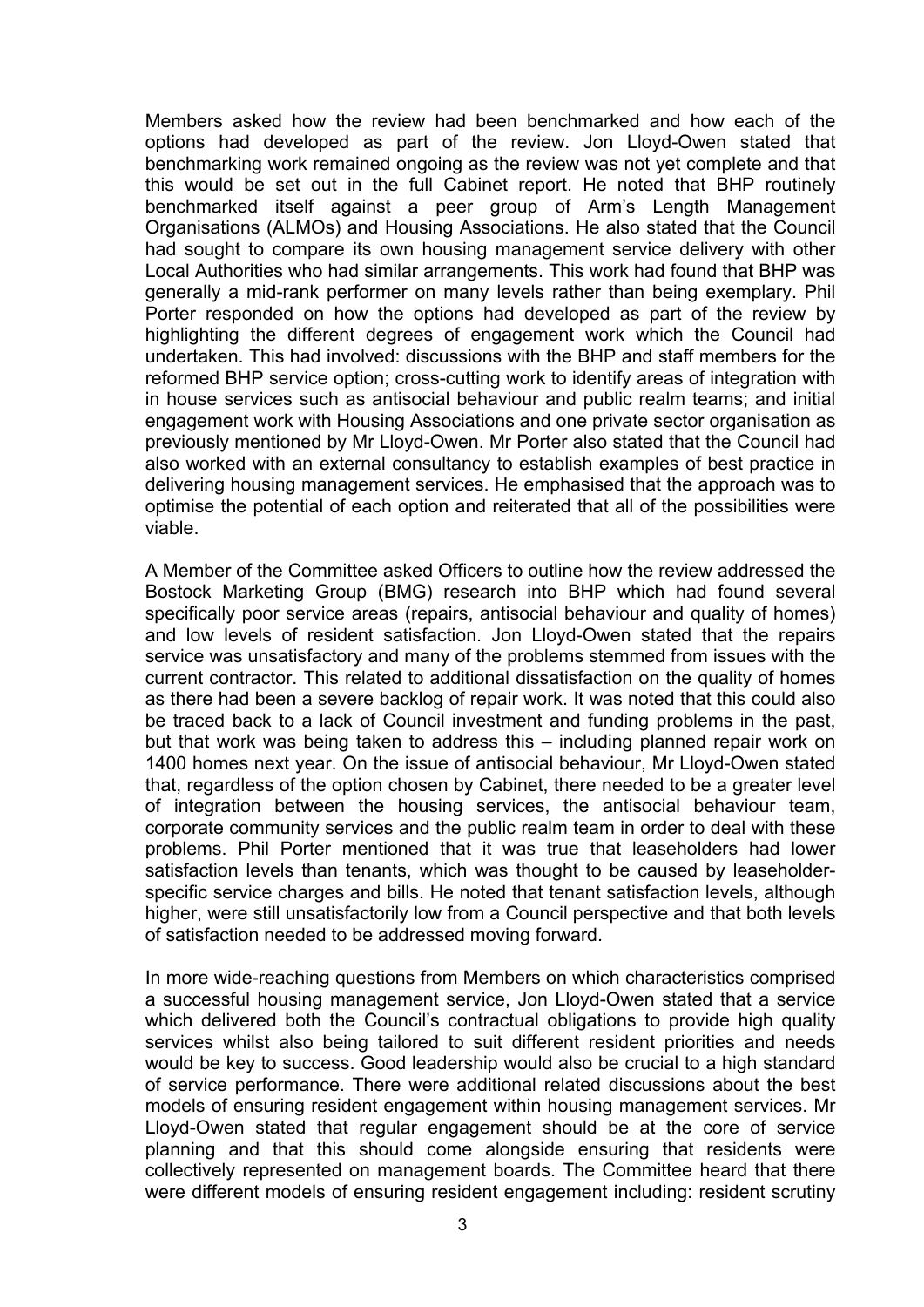panels (a previous model used by the London Borough of Islington was cited as an example) and customer communities or direct lines to management boards in order to raise concerns. Mr Lloyd-Owen outlined that resident engagement remained a priority yet a definitive model of resident engagement in this sense had not yet been agreed upon. This, he said, would be built upon further once a final decision on which option was recommended by Cabinet.

A Member of the Committee raised questions about whether the performance concerns stemmed from operational problems within BHP and that the structure of the ALMO model meant that the Council had not been able to adequately address day-to-day problems. Jon Lloyd-Owen stated that all three of the options required strengthened leadership structures and these would be put in place regardless of the option recommended. Phil Porter mentioned that a potential benefit of the in house option was that the Council would have greater control of operations but that there were pros and cons to consider with each option as set out in the report. He pointed out that when the organisational structures, such as the reformed BHP or joint venture worked well, it often led to operations on both sides complimenting each other in the overall delivery of the service. Yet, these models could equally lead to two structural power bases clashing – to the detriment of the delivery of the service. He noted that these were examples of the type of considerations the Cabinet would need to take into account before making its recommendations.

Members raised questions about the extent of staff engagement and whether the review had consulted any trade unions. Jon Lloyd-Owen stated that engagement with BHP staff had been carried out in two sessions with over 100 staff members, where the Council had explained the rationale for the review and also invited staff members to reflect on the service's current strengths and weaknesses. The Committee heard that this had been a very useful exercise not only in terms of communicating ongoing events to staff, but also the insights gained from the staff's feedback. He added that the review had not consulted with trade unions, as the appropriate conversations would take place with unions regarding the Council's change policies once the decision on the housing management services option had been made. In response to an additional specific query on what the staffing arrangements would be if the in house option was chosen, Jon Lloyd-Owen stated that the general position at this stage was that BHP staff would be transferred to the new in house service should this be the preferred choice. Phil Porter mentioned that the review's purpose was never meant to worry or cause any uncertainty to staff but to comprehensively assess the different options for delivering housing management services in the future.

The discussion moved to the financial sustainability of the options presented in the review. A Member of the Committee questioned how the Council would balance the need to make savings against any planned investment spend to help address the elements of the housing management services which were underperforming. Jon Lloyd-Owen stated that this had been considered and that there was a key difference between capital investment in areas such as upgrading IT infrastructure and day to day revenue savings. Mr Lloyd-Owen said that it was hoped that the benefits from this type of investment would enable a reduction in revenue costs over time.

In addition to this, a Member asked about the financial implications of the different options on both BHP residents and the general Brent population should either the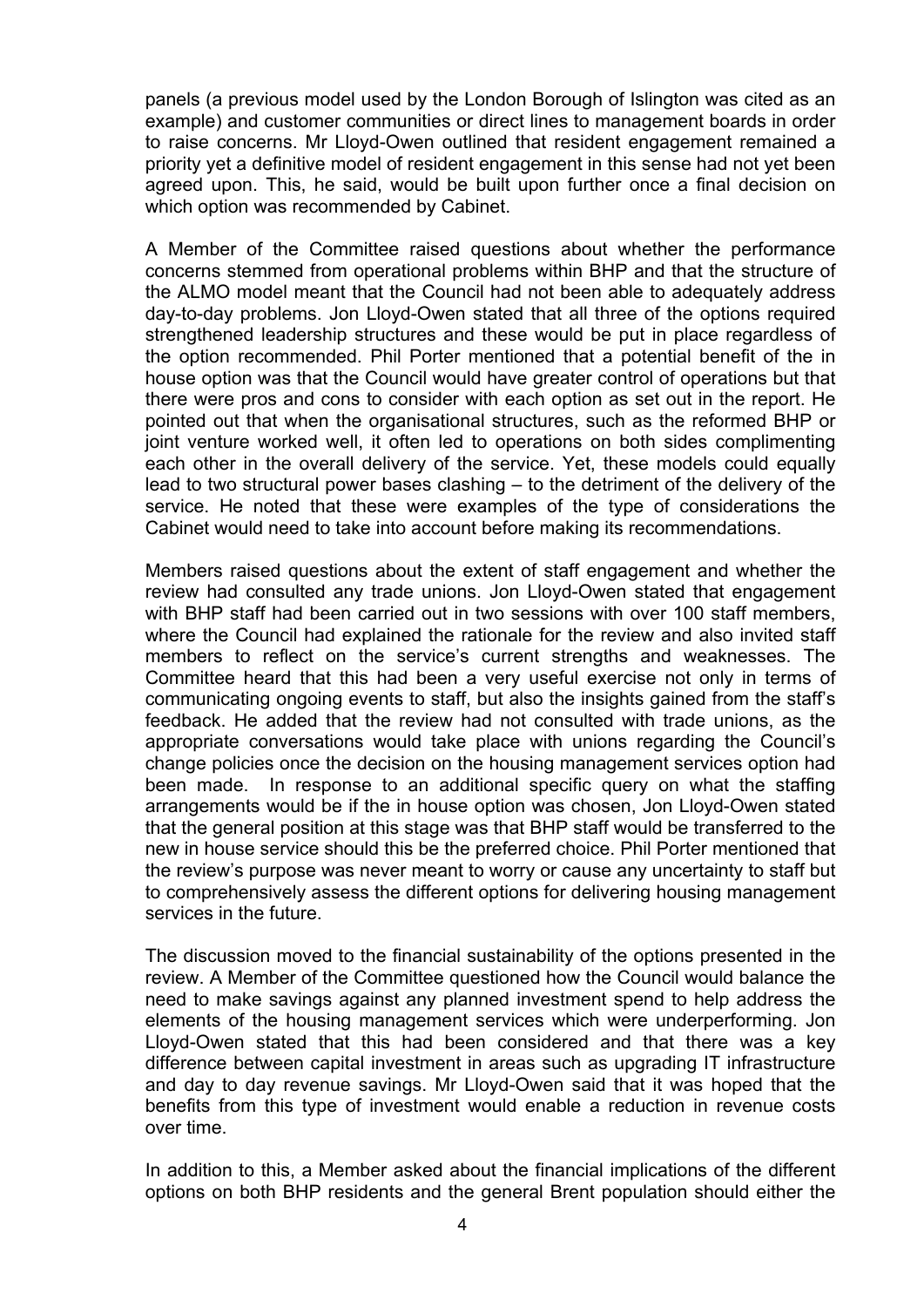HRA or general fund be adversely affected in the future. Jon Lloyd Owen stated that in a general sense the financial implications of this would be the same regardless of the option pursued. He mentioned that the HRA had already been negatively affected by the national housing reforms, such as the rent cut for Council tenants and the subsequent loss of income. It was noted that there was a ring-fence on the proportion of income from tenants' rents being spent solely on Housing Management Services, rather than subsidising different parts of the general fund. The Committee heard that this ring-fence was due to stay in place. Phil Porter added that the savings identified for the different options were largely calculated through a removal of duplication within housing management services. It was emphasised to the Committee that the Council would need to find much more significant savings on top of this in the years to come, regardless of the housing management option taken forward.

Members raised questions about the specifics of the process after Cabinet had recommended its preferred option. One question queried the transitional arrangements between BHP and the Council if the housing management service was to be brought back in house. Mr Lloyd-Owen outlined that there would be a consultation period with all relevant stakeholders after the Cabinet meeting in November 2016. A Member of the Committee later raised a point about the possibility that Cabinet could recommend an option that residents disagreed with. Mr Lloyd-Owen reiterated that although Cabinet would decide on a preferred option, its recommendation was subject to consultation and this would seek to draw out a range of views on the best outcome for residents. He said that after this consultation period, however, the decision ultimately still lies with Cabinet.

At the end of questioning from Members, the Chair welcomed the residents in the public gallery and invited any comments of their own in relation to the review. Specific concerns were raised by former BHP resident's association members about the lack of coordinated engagement between the BHP Board, BHP tenants, BHP leaseholders and the Council. Councillor Farah responded by stating that he wanted all residents to be clear that resident involvement and engagement would be the core issue for taking the housing management service forward. Phil Porter mentioned the importance of resident engagement structures and the aim was this to be effectively be co-designed with residents. An additional comment was raised about the ongoing availability of free pest control services if the services were brought back in house. Jon Lloyd-Owen said that he believed that pest control services were funded by the Housing Revenue Account and from Council rents, and that they would want them to remain available to residents if the in-house option was pursued.

The Chair thanked the residents for attending and for their points made to the Committee.

After a final brief discussion the Committee put forward the following five recommendations to Cabinet in advance of its meeting to be held on 15 November 2016:

#### **RESOLVED that**:

(i) There be a dedicated scrutiny sub-committee established to review and provide oversight to housing services management and wider housing